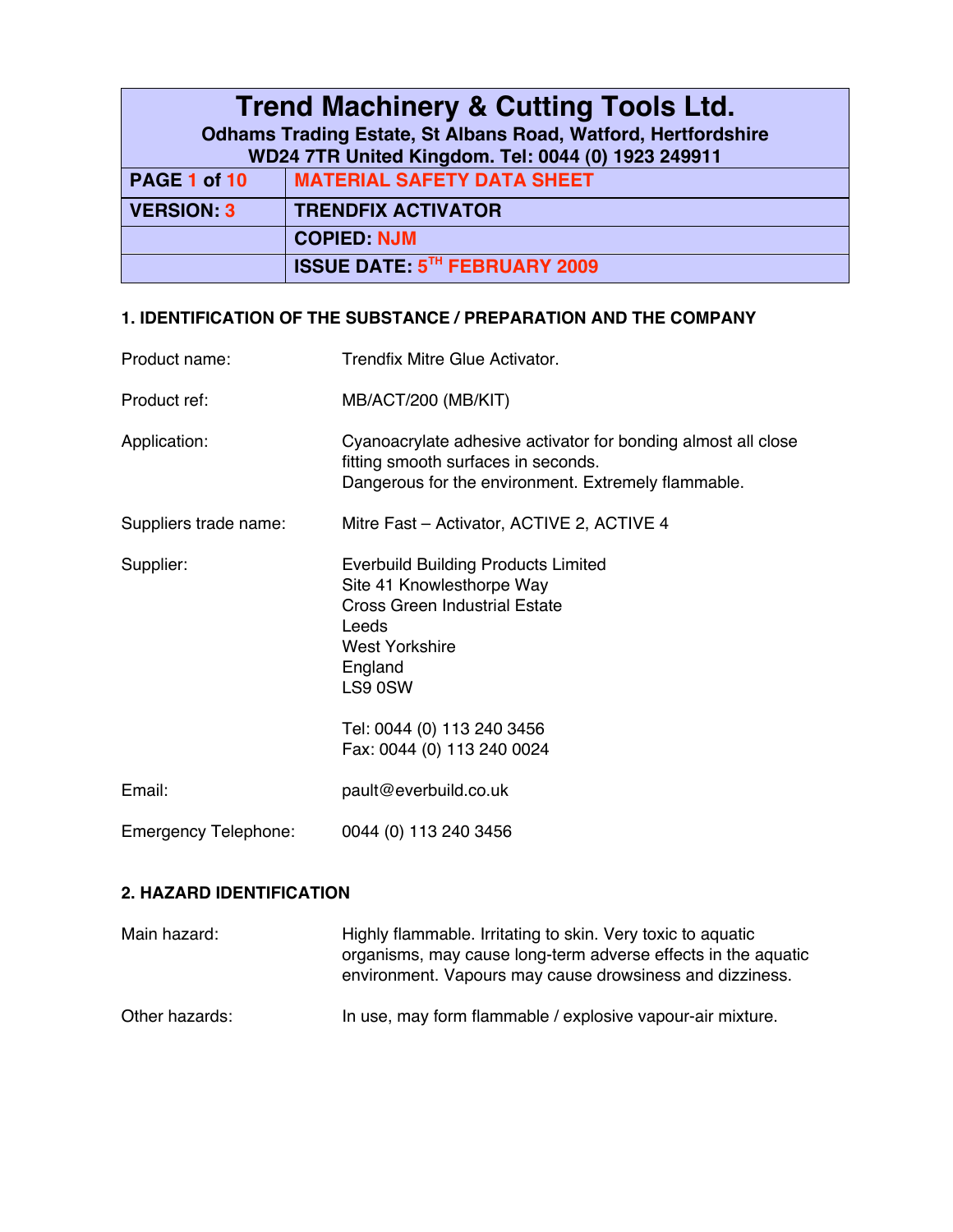| <b>Trend Machinery &amp; Cutting Tools Ltd.</b>                      |                                      |  |
|----------------------------------------------------------------------|--------------------------------------|--|
| <b>Odhams Trading Estate, St Albans Road, Watford, Hertfordshire</b> |                                      |  |
| WD24 7TR United Kingdom. Tel: 0044 (0) 1923 249911                   |                                      |  |
| PAGE 2 of 10                                                         | <b>MATERIAL SAFETY DATA SHEET</b>    |  |
| <b>VERSION: 3</b>                                                    | <b>TRENDFIX ACTIVATOR</b>            |  |
|                                                                      | <b>COPIED: NJM</b>                   |  |
|                                                                      | <b>ISSUE DATE: 5TH FEBRUARY 2009</b> |  |

## **3. Composition / information on ingredients**

| <b>Ingredient Name</b> | <b>CAS No.</b> | <b>EINECS</b><br>No. | Wt $(%)$ | <b>Health</b><br>(Class) | <b>Risk Phrase</b><br>(R. No.) |
|------------------------|----------------|----------------------|----------|--------------------------|--------------------------------|
|                        |                |                      |          |                          |                                |
| Heptane                | 142-82-5       | 205-563-8            | $>90\%$  | F                        | R <sub>11</sub>                |
|                        |                |                      |          | Xi                       | <b>R38</b>                     |
|                        |                |                      |          | N                        | R50/53                         |
|                        |                |                      |          | Xn                       | R65,                           |
|                        |                |                      |          | $\,$                     | R67                            |

# **4.1. FIRST-AID MEASURES (SYMPTONS)**

| Skin contact: | There may be irritation and redness at the site of contact.                                                                                                                                                              |  |
|---------------|--------------------------------------------------------------------------------------------------------------------------------------------------------------------------------------------------------------------------|--|
| Eye contact:  | There may be irritation and redness. The eyes may water<br>profusely.                                                                                                                                                    |  |
| Ingestion:    | May be harmful if swallowed. Aspiration hazard if swallowed – can<br>enter lings and cause damage.                                                                                                                       |  |
| Inhalation:   | There may be irritation of the throat with a feeling of tightness in<br>the chest. There may be drowsiness, slurred speech, muscular<br>weakness, muscle twitching, tremor, blurred vision, dilated pupils<br>and shock. |  |

# **4.2. FIRST-AID MEASURES (ACTION)**

| Skin contact: | Remove all contaminated clothes and footwear immediately unless<br>stuck to skin. Wash immediately with plenty of soap and water. |
|---------------|-----------------------------------------------------------------------------------------------------------------------------------|
| Eye contact:  | Bathe the eye with running water for 15 minutes. Consult a doctor.                                                                |
| Ingestion:    | Wash out mouth with water. Consult a doctor.                                                                                      |
| Inhalation:   | Remove casualty from exposure ensuing one's own safety whilst<br>doing so. Consult a doctor.                                      |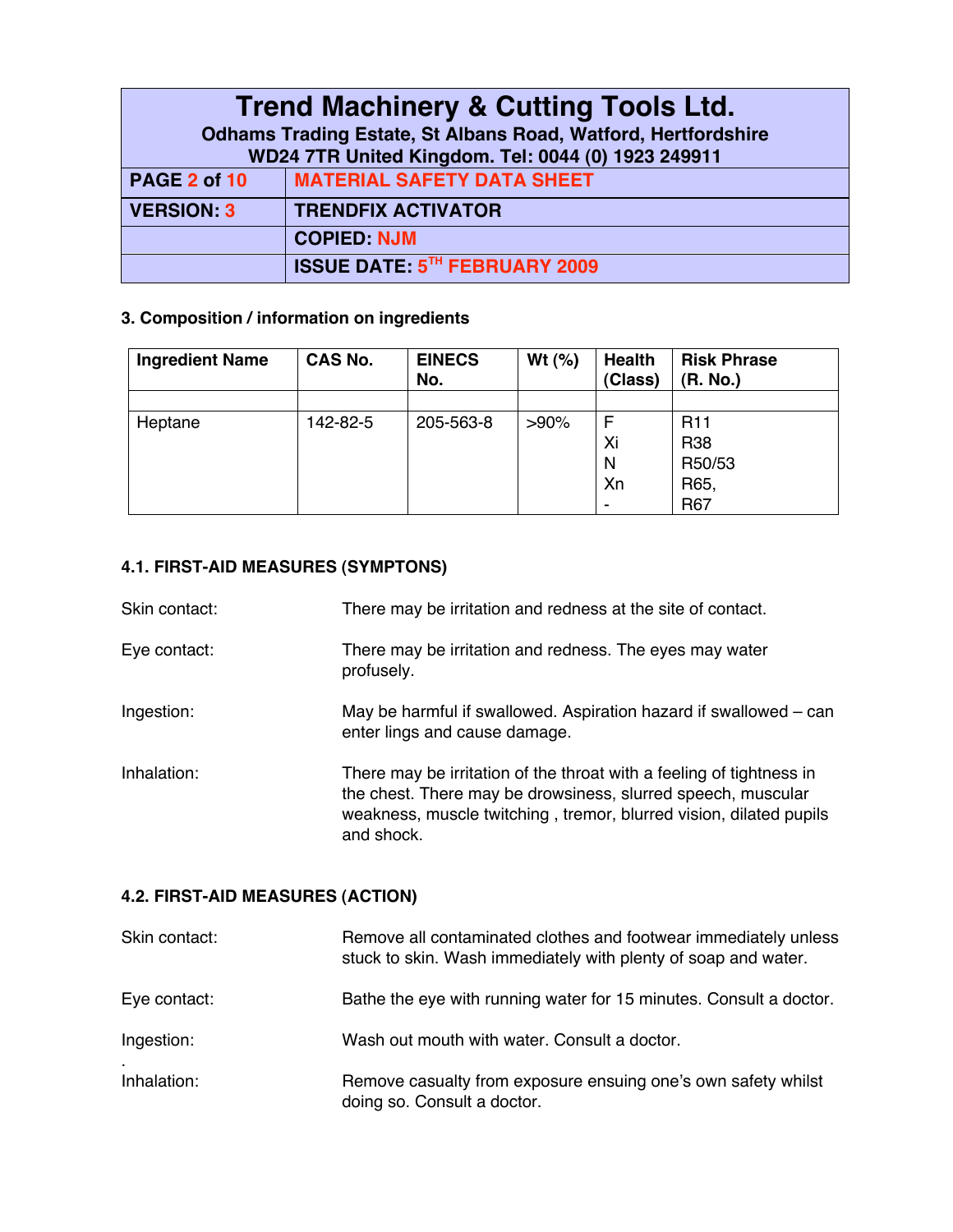| <b>Trend Machinery &amp; Cutting Tools Ltd.</b>                      |                                      |  |
|----------------------------------------------------------------------|--------------------------------------|--|
| <b>Odhams Trading Estate, St Albans Road, Watford, Hertfordshire</b> |                                      |  |
| WD24 7TR United Kingdom. Tel: 0044 (0) 1923 249911                   |                                      |  |
| PAGE 3 of 10                                                         | <b>MATERIAL SAFETY DATA SHEET</b>    |  |
| <b>VERSION: 3</b>                                                    | <b>TRENDFIX ACTIVATOR</b>            |  |
|                                                                      | <b>COPIED: NJM</b>                   |  |
|                                                                      | <b>ISSUE DATE: 5TH FEBRUARY 2009</b> |  |

#### **5. FIRE-FIGHTING MEASURES**

| Extinguishing media:          | Use water spray to cool containers. Alcohol or polymer foam. Dry<br>chemical powder. Carbon dioxide. |
|-------------------------------|------------------------------------------------------------------------------------------------------|
| Exposure hazards:             | In combustion emits toxic fumes.                                                                     |
| Protection for fire fighters: | Wear self-contained breathing apparatus. Wear protective clothing<br>to prevent contact with skin.   |

#### **6. ACCIDENTAL RELEASE MEASURES**

| Refer to section 8 of SDS for personal protection details. If outside<br>Personal precautions:<br>do not approach from downwind. If outside keep bystanders<br>upwind and way from danger point. Mark out the contaminated<br>area with signs and prevent access to unauthorised personnel.<br>Turn leaking containers leak-side up to prevent the escape of<br>liquid. |
|-------------------------------------------------------------------------------------------------------------------------------------------------------------------------------------------------------------------------------------------------------------------------------------------------------------------------------------------------------------------------|
|-------------------------------------------------------------------------------------------------------------------------------------------------------------------------------------------------------------------------------------------------------------------------------------------------------------------------------------------------------------------------|

Environmental precautions: Do not discharge into drains or rivers. Contain the spillage using bunding.

Clean-up procedure: Absorb into dry earth or sand. Transfer to a closable , labelled salvage container for disposal by appropriate method.

#### **7. HANDLING AND STORAGE**

| Handling requirements: | Avoid direct contact with the substance. Ensure there is sufficient<br>ventilation of the area. Do not handle in a confined space. Avoid<br>the formation of spread of mists in the air. Use non-sparking tools. |
|------------------------|------------------------------------------------------------------------------------------------------------------------------------------------------------------------------------------------------------------|
| Storage conditions:    | Store in a cool, well-ventilated area. Keep container tightly closed.<br>Keep away from sources of ignition.                                                                                                     |
| Suitable packaging:    | Must only be kept in original packaging.                                                                                                                                                                         |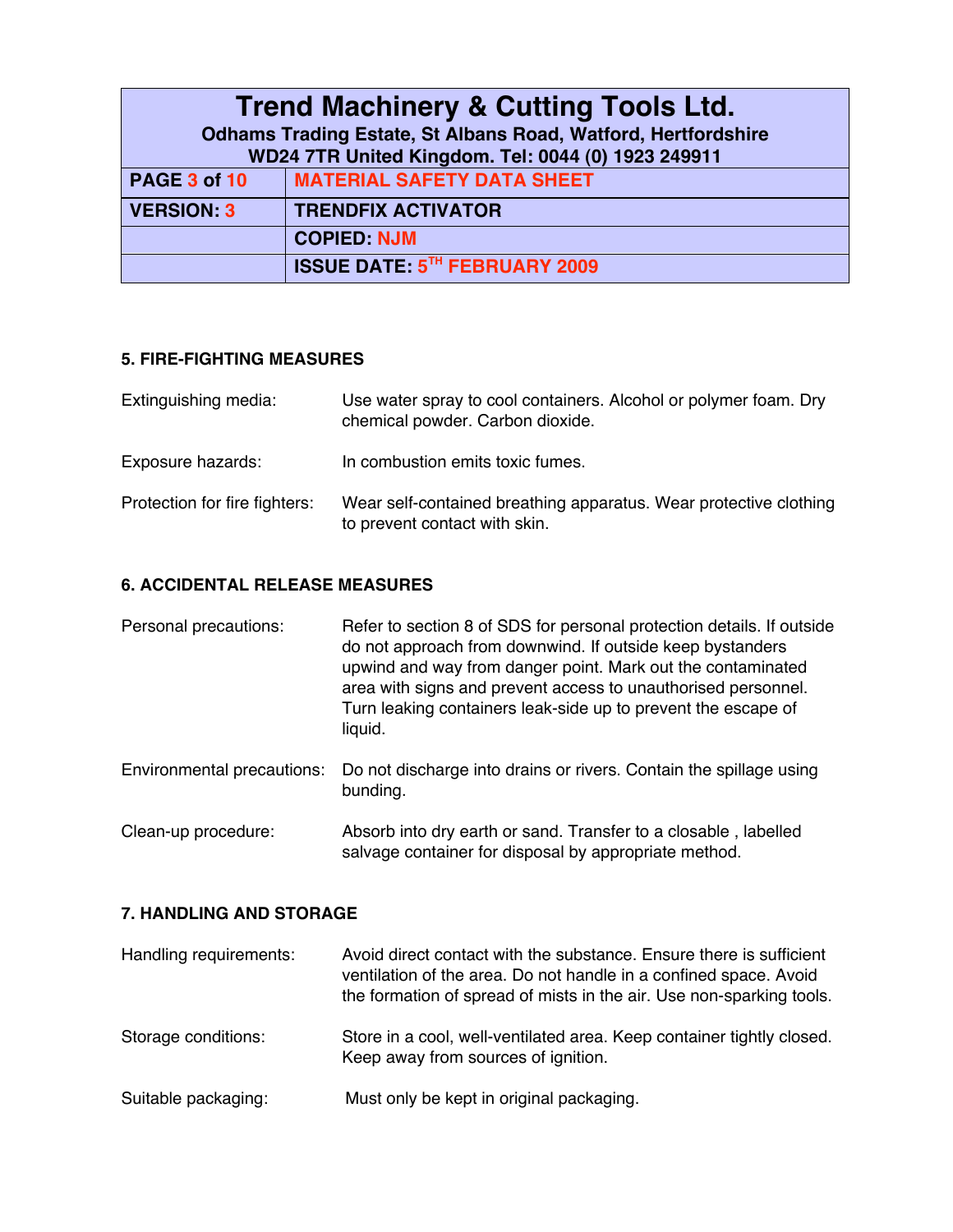| <b>Trend Machinery &amp; Cutting Tools Ltd.</b>                      |                                      |  |
|----------------------------------------------------------------------|--------------------------------------|--|
| <b>Odhams Trading Estate, St Albans Road, Watford, Hertfordshire</b> |                                      |  |
| WD24 7TR United Kingdom. Tel: 0044 (0) 1923 249911                   |                                      |  |
| PAGE 4 of 10                                                         | <b>MATERIAL SAFETY DATA SHEET</b>    |  |
| <b>VERSION: 3</b>                                                    | <b>TRENDFIX ACTIVATOR</b>            |  |
|                                                                      | <b>COPIED: NJM</b>                   |  |
|                                                                      | <b>ISSUE DATE: 5TH FEBRUARY 2009</b> |  |

## **8. EXPOSURE CONTROLS / PERSONAL PROTECTION**

| Hazardous ingredients:  | <b>HEPTANE</b><br>WEL (8 hr TWA): 500 ppm                                                                                                                                                                            |
|-------------------------|----------------------------------------------------------------------------------------------------------------------------------------------------------------------------------------------------------------------|
| Engineering measures:   | Ensure there is sufficient ventilation of the area.                                                                                                                                                                  |
| Respiratory protection: | Self-contained breathing apparatus must be available in case of<br>emergency. Gas/vapour filter, type A: organic vapours (EN141),<br>must be worn if vapour concentration is above OES or if ventilation<br>is poor. |
| Hand protection:        | Protective gloves.                                                                                                                                                                                                   |
| Eye protection:         | Safety glasses. Ensure eye bath is to hand.                                                                                                                                                                          |
| Skin protection:        | Protective clothing.                                                                                                                                                                                                 |

#### **9. PHYSICAL AND CHEMICAL PROPERTIES**

| State:               | Aerosol                                              |
|----------------------|------------------------------------------------------|
| Colour:              | Colourless                                           |
| Odour:               | Sweet-smelling                                       |
| Evaporation rate:    | Fast.                                                |
| Oxidising:           | Non-oxidising (by EC criteria).                      |
| Solubility in water: | Insoluble.<br>Also soluble in most organic solvents. |
| Viscosity:           | Non-viscous.                                         |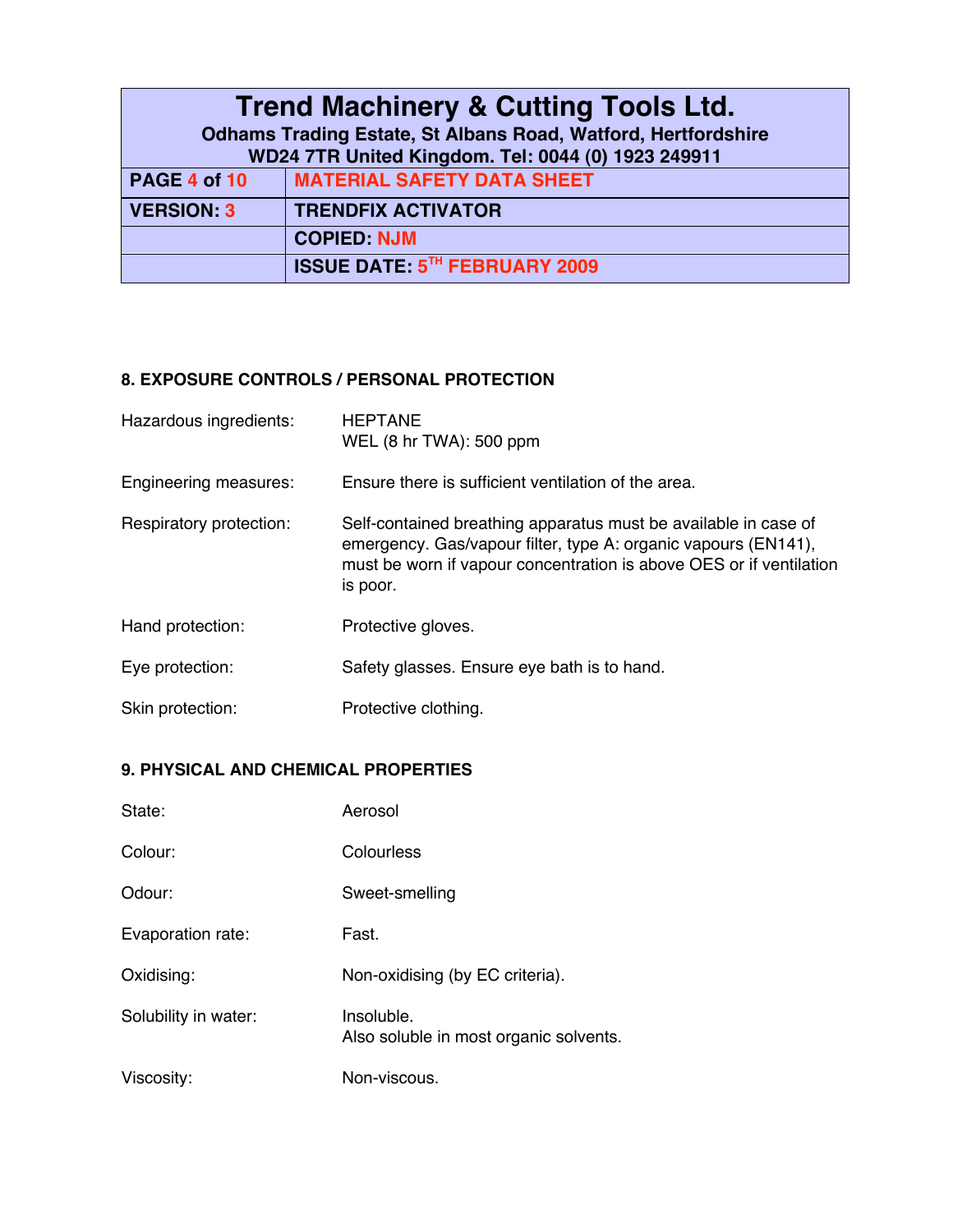| <b>Trend Machinery &amp; Cutting Tools Ltd.</b>                      |                                                    |
|----------------------------------------------------------------------|----------------------------------------------------|
| <b>Odhams Trading Estate, St Albans Road, Watford, Hertfordshire</b> |                                                    |
|                                                                      | WD24 7TR United Kingdom. Tel: 0044 (0) 1923 249911 |
| PAGE 5 of 10                                                         | <b>MATERIAL SAFETY DATA SHEET</b>                  |
| <b>VERSION: 3</b>                                                    | <b>TRENDFIX ACTIVATOR</b>                          |
|                                                                      | <b>COPIED: NJM</b>                                 |
|                                                                      | <b>ISSUE DATE: 5TH FEBRUARY 2009</b>               |

| Boiling point/range:         |                            | 98°C.                    |
|------------------------------|----------------------------|--------------------------|
| Melting point/range:         |                            | $-90^{\circ}$ C.         |
| Flammability limits:         | lower: 1.1%.<br>upper: 7%. |                          |
| Flashpoint:                  |                            | $-1$ °C (open cup).      |
| Part. coeff. n-otanol/water: |                            | No data.                 |
| Autoflammability:            |                            | $222^{\circ}$ C.         |
| Vapour pressure:             |                            | Vapour heavier than air. |
| Relative density:            |                            | 0.68.                    |
| pH:                          |                            | Not applicable.          |

# **10. STABILITY AND REACTIVITY**

| Stability:                           | Stable under normal conditions.       |
|--------------------------------------|---------------------------------------|
| Conditions to avoid:                 | Heat, Flames,                         |
| Materials to avoid:                  | Strong oxidising agents. Strong acids |
| Hazardous decomposition<br>products: | In combustion emits toxic fumes.      |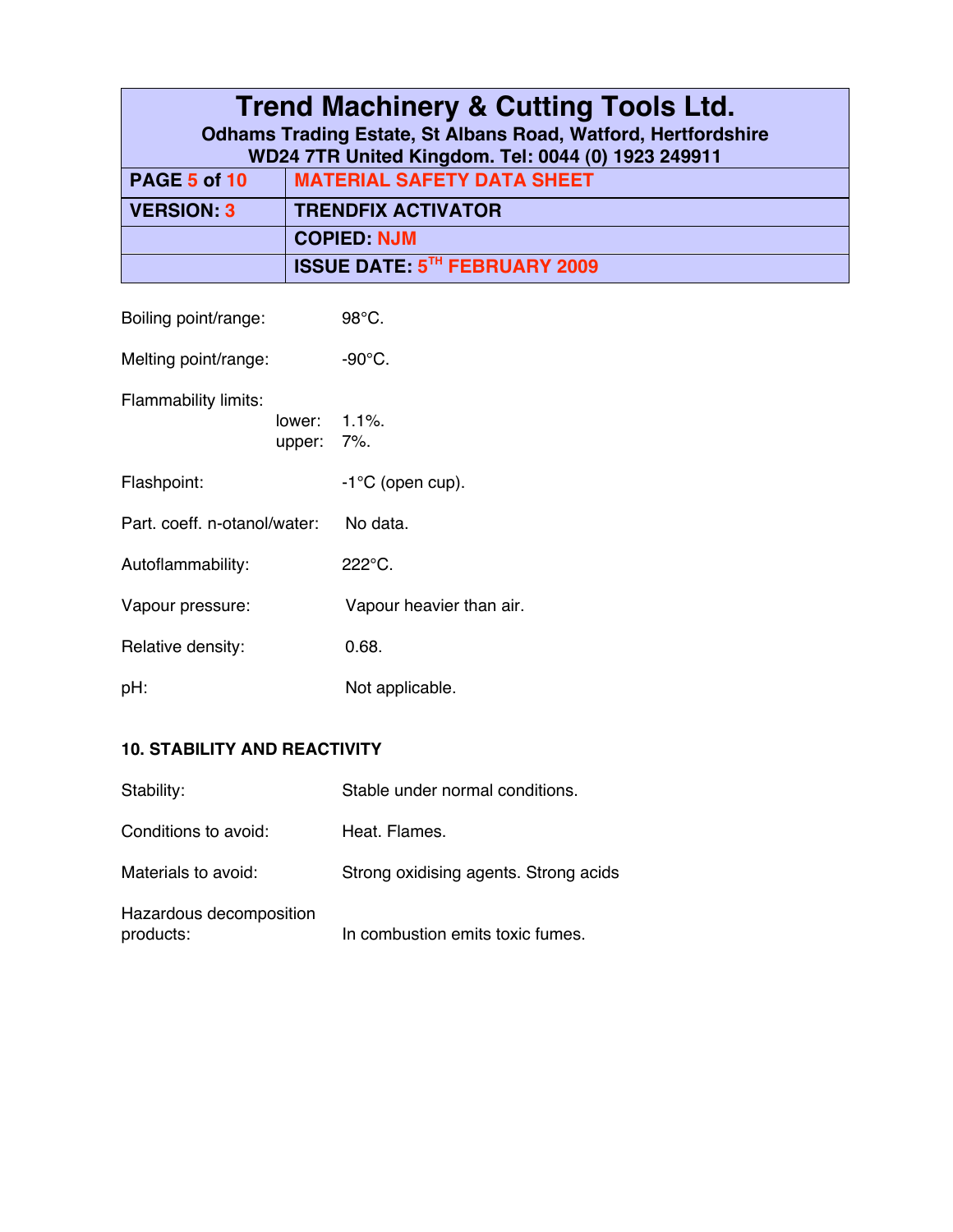| <b>Trend Machinery &amp; Cutting Tools Ltd.</b>                      |                                                    |
|----------------------------------------------------------------------|----------------------------------------------------|
| <b>Odhams Trading Estate, St Albans Road, Watford, Hertfordshire</b> |                                                    |
|                                                                      | WD24 7TR United Kingdom. Tel: 0044 (0) 1923 249911 |
| PAGE 6 of 10                                                         | <b>MATERIAL SAFETY DATA SHEET</b>                  |
| <b>VERSION: 3</b>                                                    | <b>TRENDFIX ACTIVATOR</b>                          |
|                                                                      | <b>COPIED: NJM</b>                                 |
|                                                                      | <b>ISSUE DATE: 5TH FEBRUARY 2009</b>               |

#### **11. TOXICOLOGICAL INFORMATION**

| Ingredients: | <b>HEPTANE</b>         |
|--------------|------------------------|
|              | IVN MUS LD50 222mg/kg. |

| Routes of exposure: | Refer to section 4 of SDS for routes of exposure and |
|---------------------|------------------------------------------------------|
|                     | corresponding symptoms.                              |

#### **12. ECOLOGICAL INFORMATION**

| Mobility:                                                     | Readily absorbed into soil.                     |
|---------------------------------------------------------------|-------------------------------------------------|
| Persistence and<br>degrability:<br>Bioaccumulative potential: | Biodegradable.<br>No bioaccumulation potential. |
| Other adverse effects:                                        | Negligible ecotoxity.                           |

#### **13. DISPOSAL CONSIDERATIONS**

| Product disposal method: | Disposal should be in accordance with local, state or national |
|--------------------------|----------------------------------------------------------------|
|                          | legislation.                                                   |
|                          |                                                                |

Packaging disposal: Dispose of in accordance with local regulations. Waste codes should be assigned by the user, preferably in discussion with the waste disposal authorities.

#### **14. TRANSPORT INFORMATION**

| Road                 |                 |
|----------------------|-----------------|
| ADR UN No:           | 1950            |
| Classification code: | 5F              |
| ADR class:           | 2               |
| Shipping name:       | <b>AEROSOLS</b> |
| Labelling:           | 21              |
|                      |                 |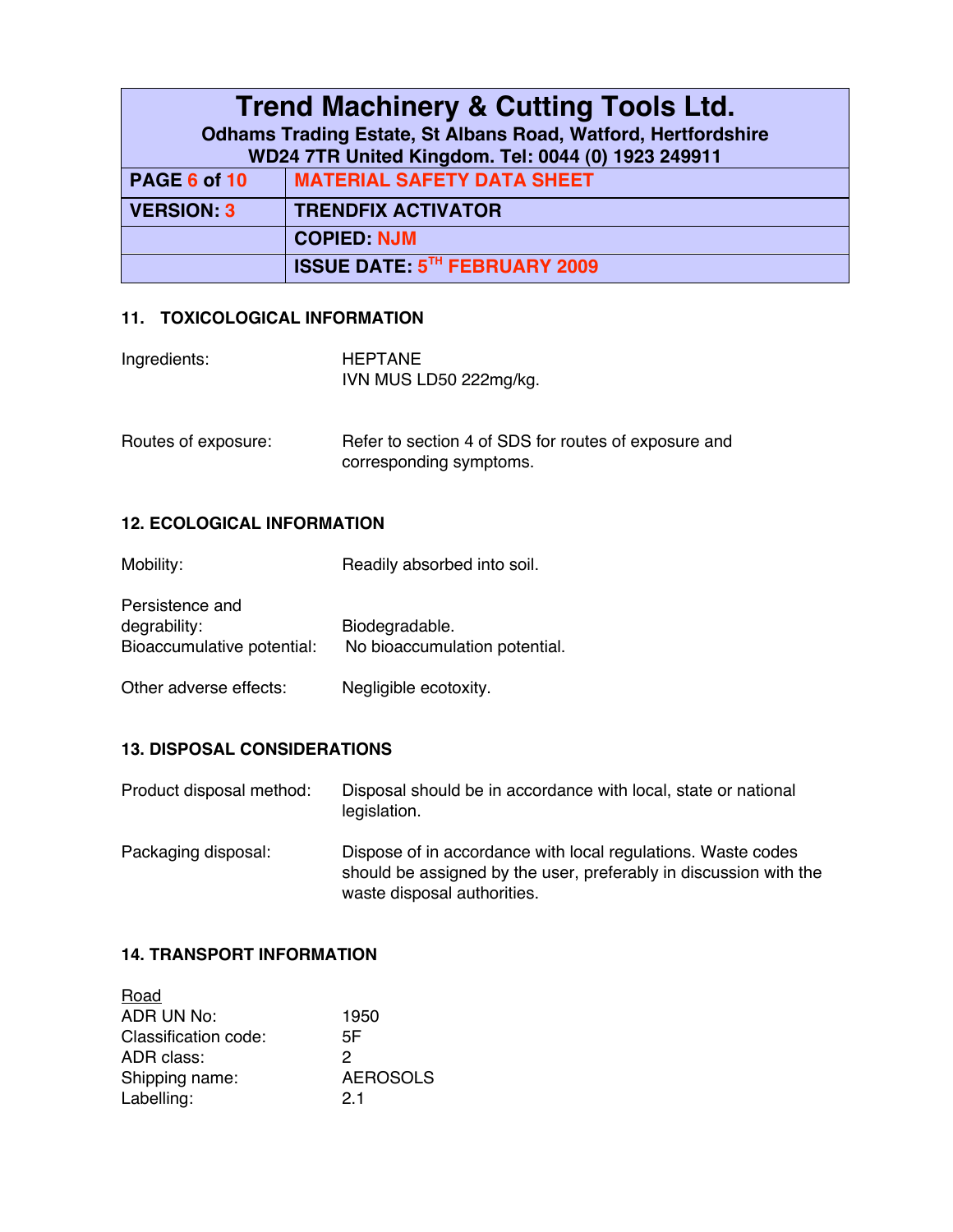| <b>Trend Machinery &amp; Cutting Tools Ltd.</b>                      |                                                    |
|----------------------------------------------------------------------|----------------------------------------------------|
| <b>Odhams Trading Estate, St Albans Road, Watford, Hertfordshire</b> |                                                    |
|                                                                      | WD24 7TR United Kingdom. Tel: 0044 (0) 1923 249911 |
| PAGE 7 of 10                                                         | <b>MATERIAL SAFETY DATA SHEET</b>                  |
| <b>VERSION: 3</b>                                                    | <b>TRENDFIX ACTIVATOR</b>                          |
|                                                                      | <b>COPIED: NJM</b>                                 |
|                                                                      | <b>ISSUE DATE: 5TH FEBRUARY 2009</b>               |



**Rail** RID UN No: 1950<br>Classification code: 5F Classification code: 5F<br>Shipping name: 4EROSOLS Shipping name: AEROSOLS Labelling: 2.1



| Sea                    |          |
|------------------------|----------|
| <b>IMDG/IMO UN No:</b> | 1950     |
| Class:                 | 2        |
| EmS:                   | $2 - 13$ |
| Marine pollutant:      |          |
| Labelling:             | 21       |
|                        |          |

| <u>Air</u>       |      |
|------------------|------|
| IATA/ICAO UN no: | 1950 |
| Class:           | 2    |
| Labelling:       | 21   |

# **15. REGULATORY INFORMATION**

| Hazard symbols: | Highly flammable.             |
|-----------------|-------------------------------|
|                 | Irritant                      |
|                 | Dangerous for the environment |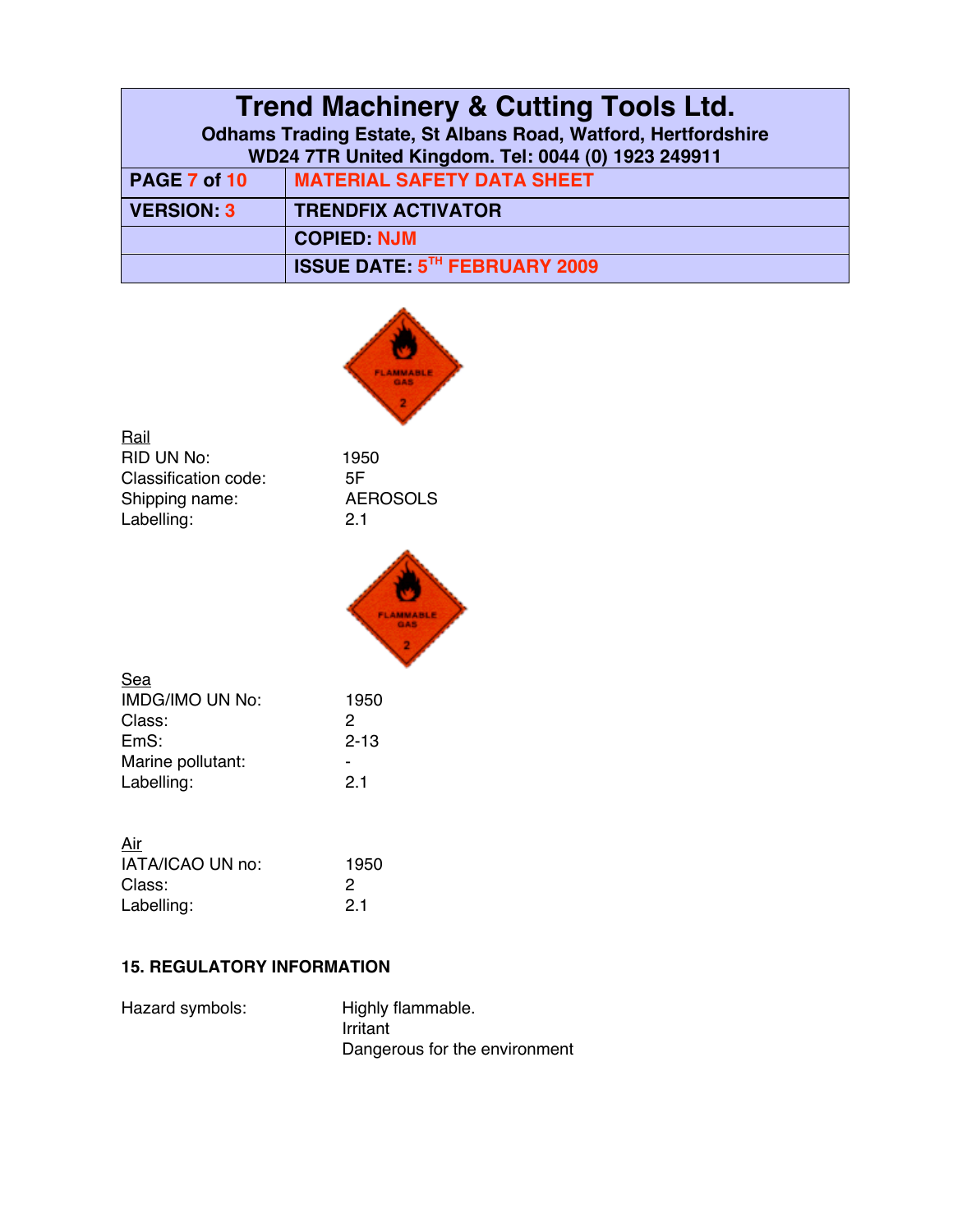|                                                                      | <b>Trend Machinery &amp; Cutting Tools Ltd.</b>    |
|----------------------------------------------------------------------|----------------------------------------------------|
| <b>Odhams Trading Estate, St Albans Road, Watford, Hertfordshire</b> |                                                    |
|                                                                      | WD24 7TR United Kingdom. Tel: 0044 (0) 1923 249911 |
| PAGE 8 of 10                                                         | <b>MATERIAL SAFETY DATA SHEET</b>                  |
| <b>VERSION: 3</b>                                                    | <b>TRENDFIX ACTIVATOR</b>                          |
|                                                                      | <b>COPIED: NJM</b>                                 |
|                                                                      | <b>ISSUE DATE: 5TH FEBRUARY 2009</b>               |



| Risk phrases:             | R11: Highly flammable.<br>R38: Irritating to skin.<br>R50/53: Very toxic to aquatic organisms may cause long-term<br>adverse effects in the aquatic environment.<br>R67: Vapours may cause drowsiness and dizziness.                                                                                               |
|---------------------------|--------------------------------------------------------------------------------------------------------------------------------------------------------------------------------------------------------------------------------------------------------------------------------------------------------------------|
| Safety phrases:           | S2: Keep out of reach of children.<br>S29: Do not empty into drains.<br>S51: Use only in well-ventilated areas.<br>S24/25: Avoid contact with skin and eyes.<br>S61: Avoid release to the environment. Refer to special<br>instructions/safety data sheets.                                                        |
| Precautionary phrases:    | Pressurised container: protect from sunlight and do not expose to<br>temperatures exceeding 50°C. Do not pierce or burn, even after<br>use.<br>Do not spray on a naked flame or any incandescent material. Keep<br>away from sources of ignition - No smoking. Keep out of reach of<br>children.<br><b>HEPTANE</b> |
| UK regulatory references: | The Control of Substances Hazardous to Health Regulations.<br>Chemicals (Hazard Information & Packaging for Supply)<br>Regulations 2002 (CHIP3).                                                                                                                                                                   |
| EU directives:            | Dangerous Preparations Directive 1999/45/EEC. System of<br>specific information relating to Dangerous Preparations<br>2001/58/EEC.<br>Registration, Evaluation, Authorisation and restriction of Chemicals<br>(REACH) EC 1907/2006 Article 31 and Annex II.                                                        |
| Statutory instruments:    | Control of Substances Hazardous to Health Regulations.<br>Chemicals (Hazard Information & Packaging for Supply)<br>Regulations.                                                                                                                                                                                    |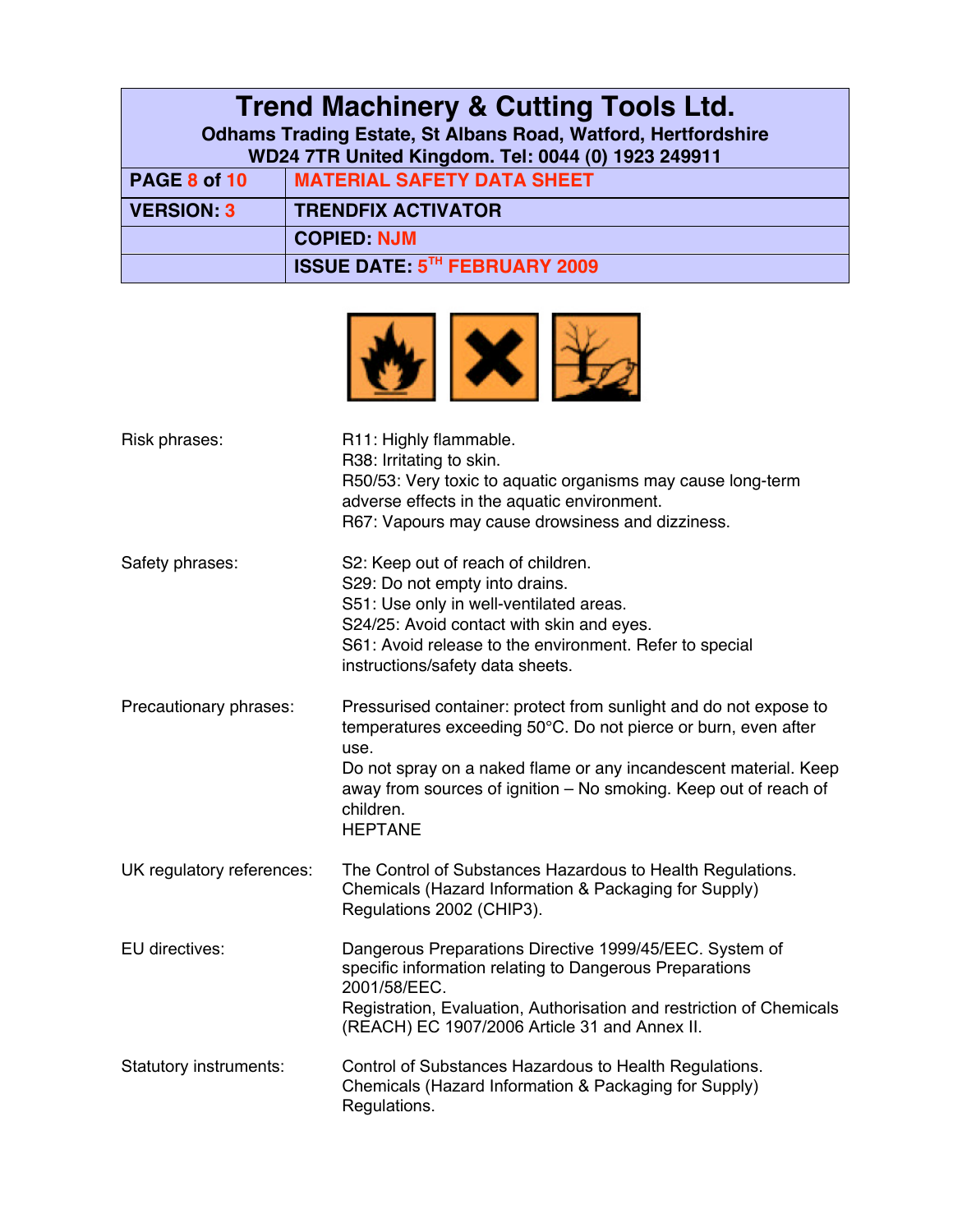|                   | <b>Trend Machinery &amp; Cutting Tools Ltd.</b>                      |
|-------------------|----------------------------------------------------------------------|
|                   | <b>Odhams Trading Estate, St Albans Road, Watford, Hertfordshire</b> |
|                   | WD24 7TR United Kingdom. Tel: 0044 (0) 1923 249911                   |
| PAGE 9 of 10      | <b>MATERIAL SAFETY DATA SHEET</b>                                    |
| <b>VERSION: 3</b> | <b>TRENDFIX ACTIVATOR</b>                                            |
|                   | <b>COPIED: NJM</b>                                                   |
|                   | <b>ISSUE DATE: 5TH FEBRUARY 2009</b>                                 |
|                   |                                                                      |

| Approved code of practice: | Compilation of Safety Data Sheets Safety Data Sheets (3 <sup>rd</sup> )<br>Edition).                                                                                                                                                                                                                                                                                               |
|----------------------------|------------------------------------------------------------------------------------------------------------------------------------------------------------------------------------------------------------------------------------------------------------------------------------------------------------------------------------------------------------------------------------|
| Guidance notes:            | Occupational Exposure Limits EH40.<br>CHIP for everyone HSG228.<br>Supplement 2003 Health and Safety at Work Act (As Amended)<br>1974.                                                                                                                                                                                                                                             |
| Note:                      | The regulatory information given above only indicates the principal<br>regulations specifically applicable to the product described in the<br>safety data sheet. The user's attention is drawn to the possible<br>existence of additional provisions, which complete these<br>regulations. Refer to all applicable national, international and local<br>regulations or provisions. |

## **16. OTHER INFORMATION**

| Risk phrases used in |                                                                                                                                                                                                                                                                                                                                         |
|----------------------|-----------------------------------------------------------------------------------------------------------------------------------------------------------------------------------------------------------------------------------------------------------------------------------------------------------------------------------------|
| section 3:           | R11: Highly flammable.<br>R38: Irritating to skin.<br>R65: Harmful: may cause lung damage if swallowed.<br>R67: Vapours may cause drowsiness and dizziness.                                                                                                                                                                             |
| User notes:          | Sections revised: - 1, 2, 3, 13, 15, 16                                                                                                                                                                                                                                                                                                 |
| Information sources: | Supplier's own safety data sheet, issued 10/05/05, revision No 2.<br>UK REACH Competent Authority Information Leaflet 13 - REACH<br>and SDS- May 2008.                                                                                                                                                                                  |
| Revisions comments:  | Change in regulations.                                                                                                                                                                                                                                                                                                                  |
| Trend MSDS ref:      | LEAF/HS/MBACT                                                                                                                                                                                                                                                                                                                           |
| Legal disclaimer:    | The information provided in this Material Safety Data Sheet is<br>correct to the best of our knowledge, information and belief at the<br>stage of publication. The information given is designed only as<br>guidance for safe handling, use, processing, storage,<br>transportation, disposal and release and is not to be considered a |